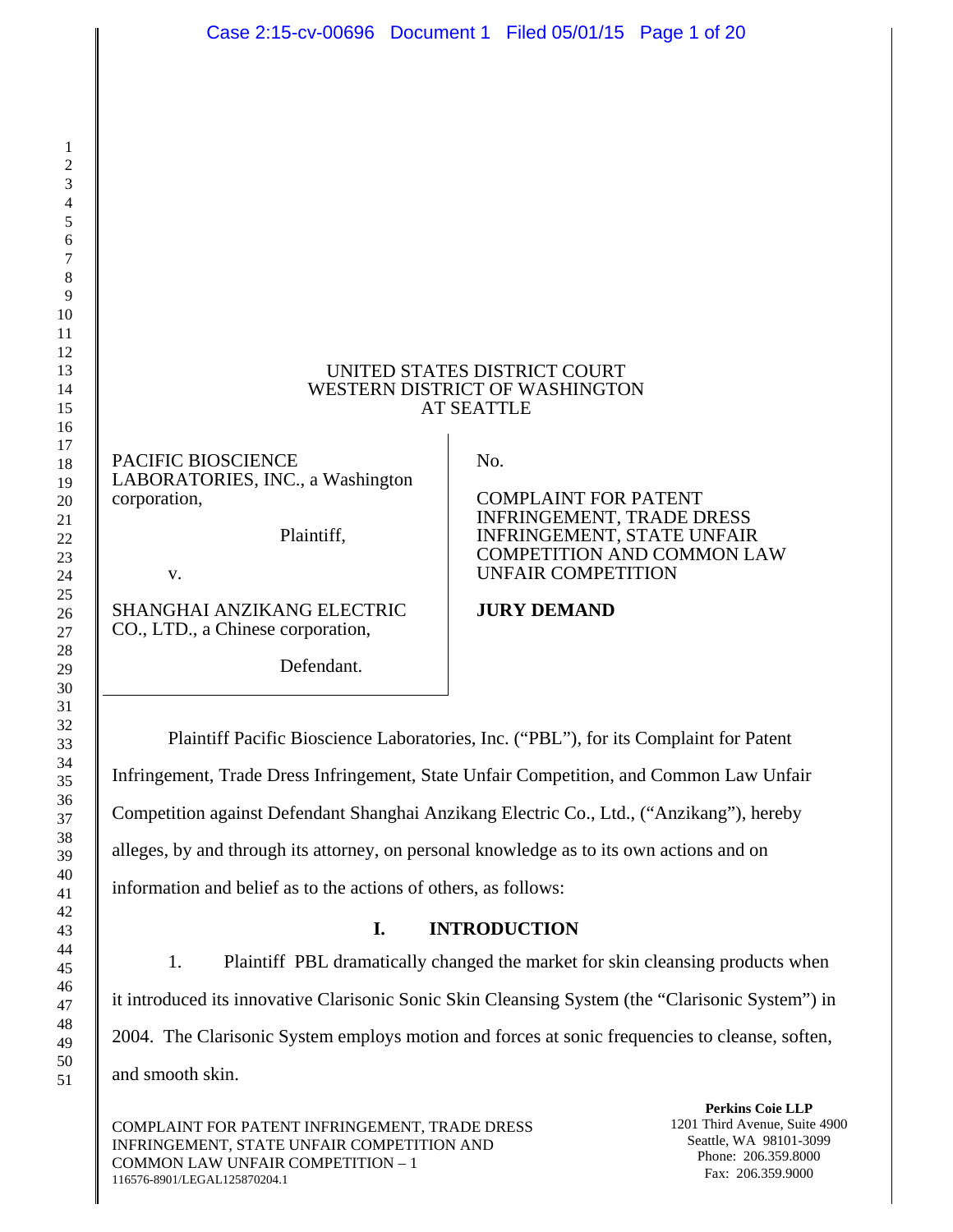## Case 2:15-cv-00696 Document 1 Filed 05/01/15 Page 2 of 20

2. Prior to the introduction of the Clarisonic System, there were no sonic facial cleansing devices on the market. PBL created today's market for such products.

3. The Clarisonic System has been an enormous success and has achieved national recognition and awards. In 2010, PBL was named one of Inc. 500's Fastest Growing Private Companies.

4. PBL received broad protection for its innovations, including utility and design patents and trade dress. However, PBL's innovations have been the subject of widespread imitation by others, who have attempted to capitalize on PBL's success.

5. Defendant Anzikang is one such imitator. After seeing PBL's success, Anzikang introduced its Dione facial cleansing system ("Dione"). Anzikang has made the Dione work and look like PBL's products, thereby infringing PBL's patents and trade dress.

6. Anzikang sells or has sold the Dione throughout the United States at least through the Internet, http://acne.center/anzikang-electric-facial-body-brush-spa-cleaning-system-electricwaterproof-gift-packing-pink, and through Amazon.com.

7. PBL seeks to stop Anzikang's infringing conduct and obtain compensation for the violations that have occurred thus far.

# **II. PARTIES**

8. Plaintiff PBL is a Washington corporation incorporated in January 2001, with its principal place of business at 17275 NE 67th Court, Redmond, WA 98052.

9. In December 2011, PBL was acquired by L'Oréal S.A., a French société anonyme ("L'Oréal"). L'Oréal is the owner, and PBL is the exclusive U.S. licensee with the right, inter alia, to bring suit, of protectable patent and trade dress rights in electric skin care brushes as described herein.

10. On information and belief, Shanghai Anzikang Electric Co., Ltd. is a corporation organized and existing under the laws of China with its principal place of business at 168 Ji Xin Road, Building 3, Room 401, Minhang District, Shanghai, China.

COMPLAINT FOR PATENT INFRINGEMENT, TRADE DRESS INFRINGEMENT, STATE UNFAIR COMPETITION AND COMMON LAW UNFAIR COMPETITION – 2 116576-8901/LEGAL125870204.1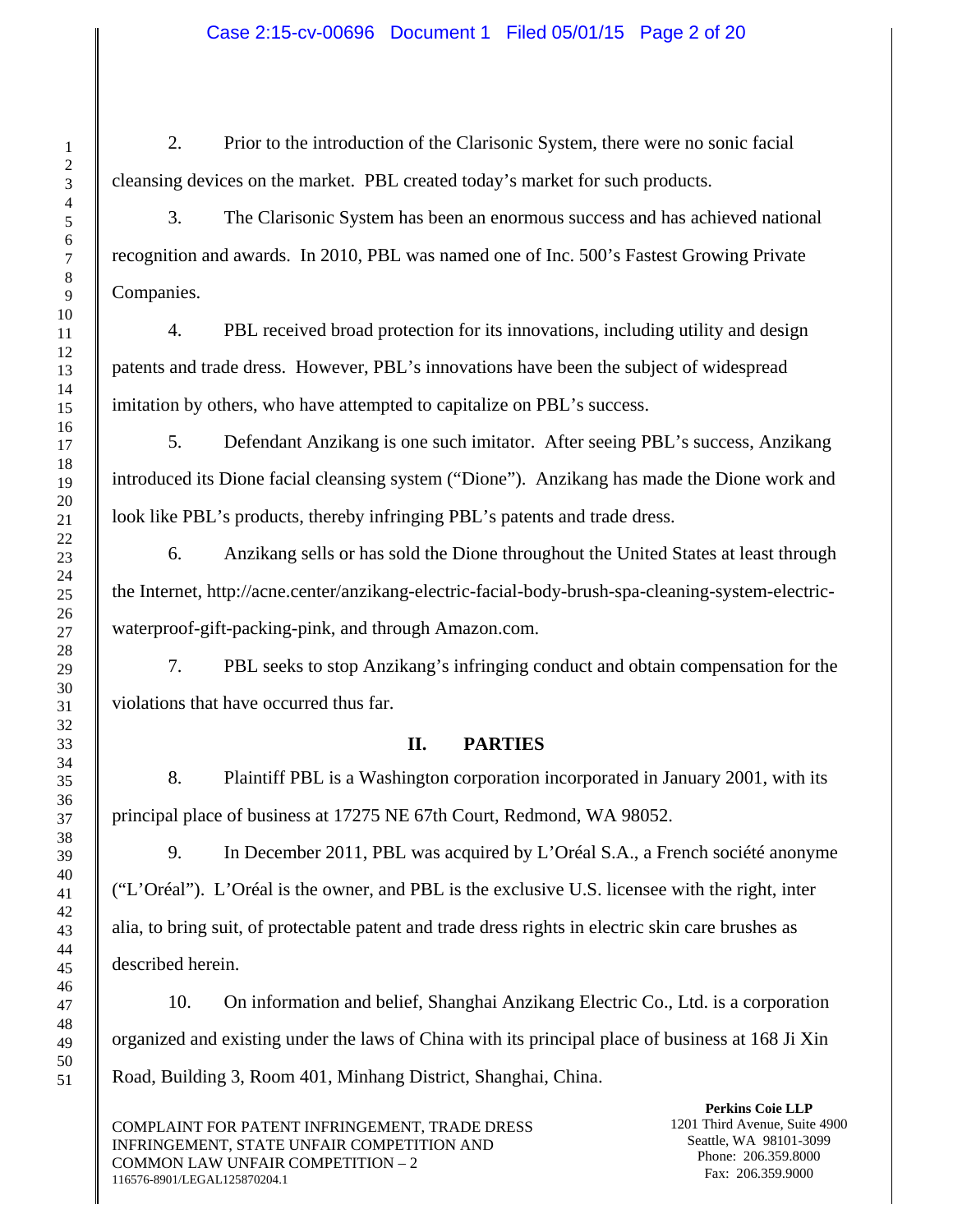11. On information and belief, Anzikang manufactures, markets, and sells electric skin care devices under the name Dione.

#### **III. JURISDICTION AND VENUE**

12. This case arises under the patent laws of the United States, 35 U.S.C. § 101 et seq. and the Lanham Act, 15 U.S.C. §§ 1051, et seq. Supplemental jurisdiction exists over PBL's state law claims pursuant to 28 U.S.C. § 1367(a).

13. The Court has subject matter jurisdiction over this case pursuant to 28 U.S.C. §§ 1331, 1332, 1338, and 1367.

14. PBL has its principal place of business in this District, and makes its Clarisonic devices available for sale in this District.

15. This Court has personal jurisdiction over Anzikang because, on information and belief, Anzikang has committed and continues to commit the acts violating PBL's intellectual property described herein within the State of Washington, including in this District, and places infringing products into the stream of commerce, with the knowledge or understanding that such products are sold in the State of Washington, including in this District.

16. Venue is proper in this District pursuant to 28 U.S.C. § 1391(b), (c), and 28 U.S.C. § 1400(b) because, *inter alia*, PBL's principal place of business is within this District and PBL suffered harm in this District, because a substantial part of the events giving rise to the claims against Anzikang occurred and are occurring in this District, and because Anzikang transacts business within this District and offers for sale in this District products that infringe PBL's intellectual property.

# **IV. BACKGROUND**

17. Since the early 2000s, PBL has designed, developed, manufactured, marketed, and sold in the United States (and worldwide) its innovative Clarisonic System, which is a line of skin care products including a number of Sonic Cleansing Brushes and accessories, the

COMPLAINT FOR PATENT INFRINGEMENT, TRADE DRESS INFRINGEMENT, STATE UNFAIR COMPETITION AND COMMON LAW UNFAIR COMPETITION – 3 116576-8901/LEGAL125870204.1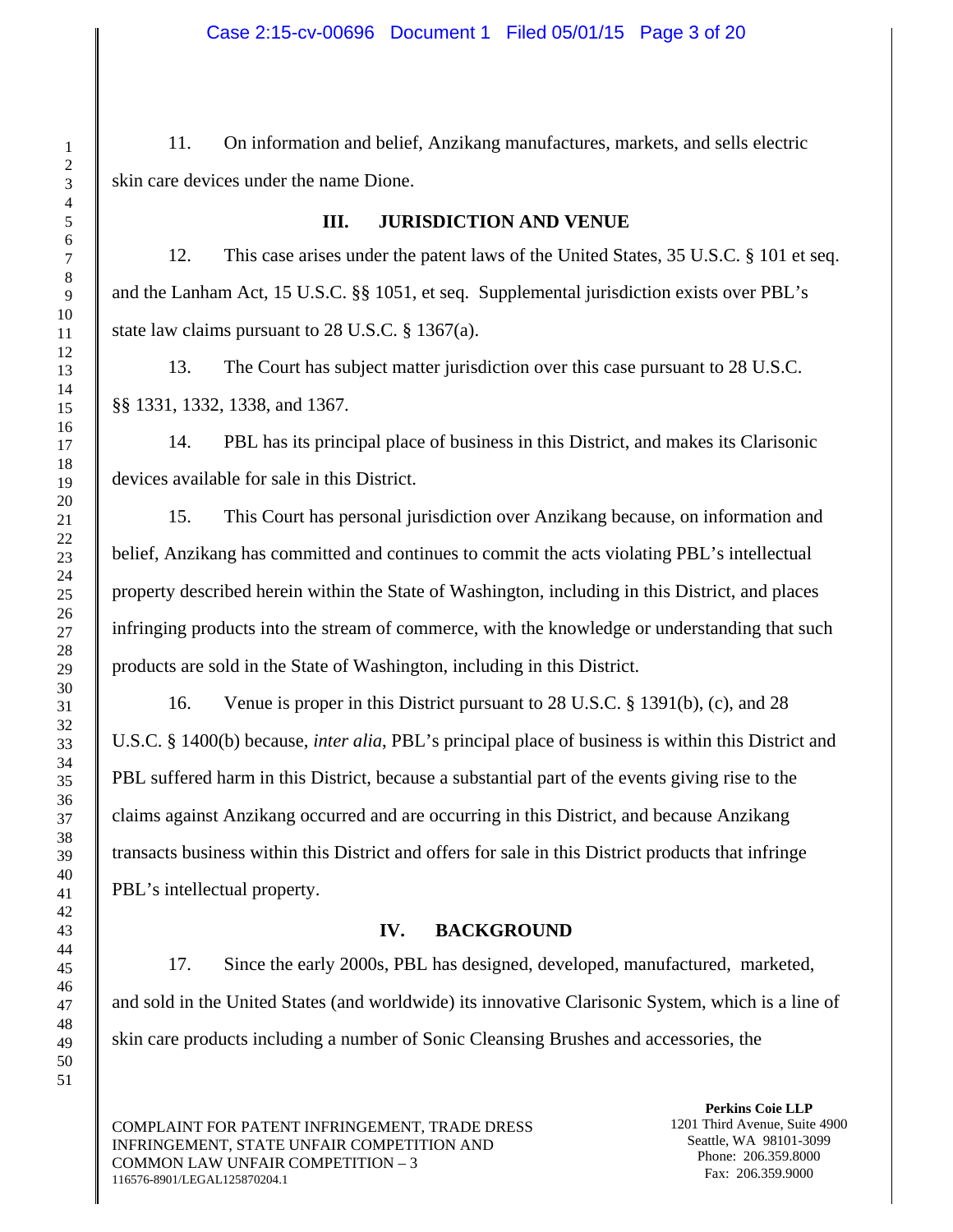## Case 2:15-cv-00696 Document 1 Filed 05/01/15 Page 4 of 20

Clarisonic Opal® Sonic Infusion System, and targeted treatment solutions. Examples of Clarisonic products are pictured below:





18. The Clarisonic System was developed by PBL over many years at great expense and effort and represents a breakthrough in devices and methods for treatment of early stage acne and for effective cleansing of skin. Those devices and methods employ motion and forces at sonic frequencies to cleanse, soften, and smooth skin. They alleviate clogged pores and remove debris from skin more gently and effectively than alternative devices or methods, such as manual cleansing.

19. The innovations embodied in the Clarisonic System are protected by numerous United States and foreign intellectual property rights, including rights deriving from patents, trademarks, and trade dress.

20. Prior to the introduction of the Clarisonic System, there were no sonic facial cleansing devices on the market. Indeed, before development of the Clarisonic System, no market existed for sonic skin care devices. PBL expended considerable resources to create the sonic skin care market and to educate the public regarding facial cleansing, as well as to market its sonic facial cleansing devices.

21. Since its introduction, the Clarisonic System has become widely acclaimed by professionals and consumers, and has garnered many media awards from sources such as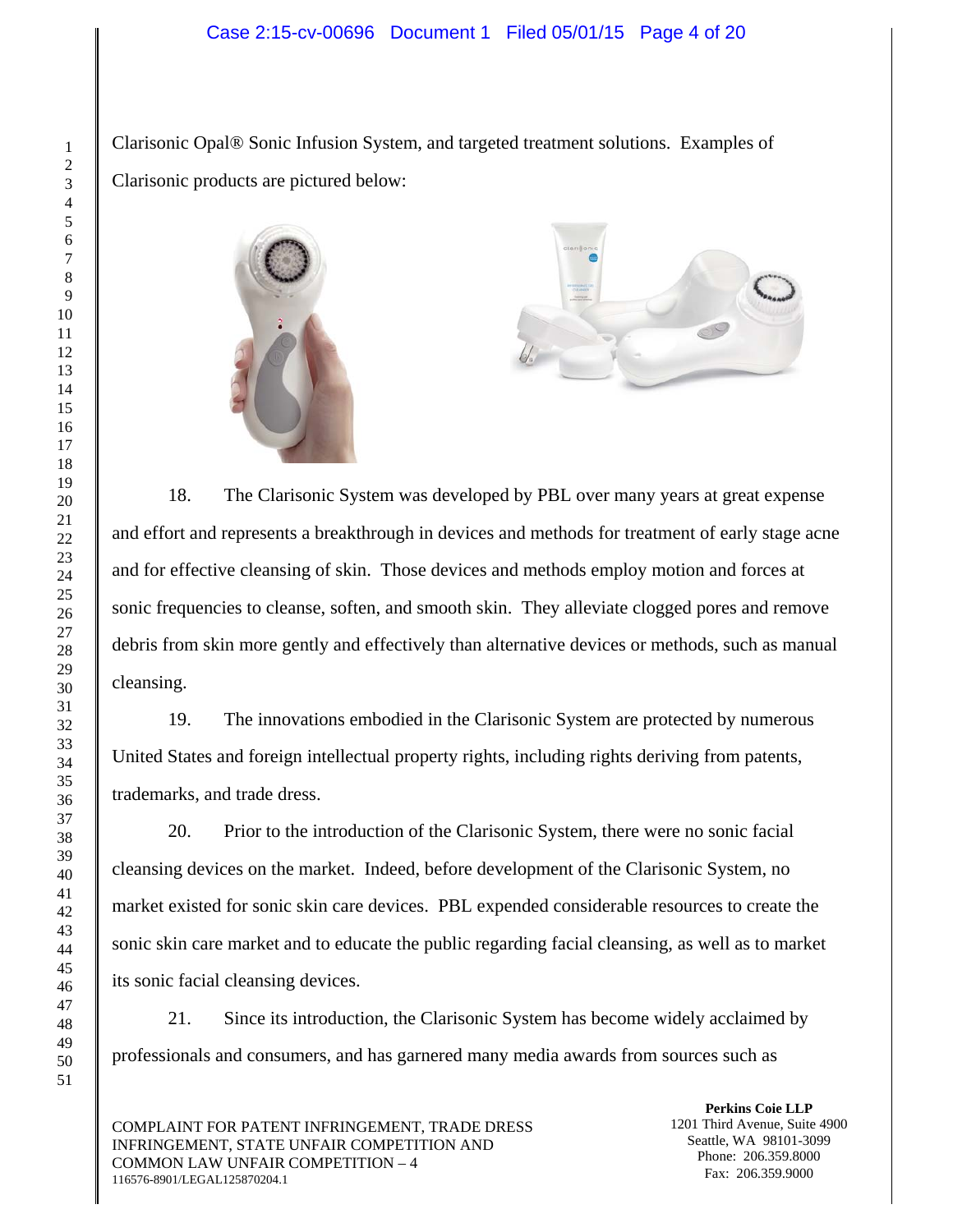authoritative magazines in the beauty industry, Oprah's Favorite Things in 2007 on the Oprah Winfrey Show, Best of Sephora in 2007 and 2008, and QVC Customer Choice in 2008, 2009, and 2010.

22. The success of the Clarisonic System has spurred a large number of imitations, such as Anzikang's Dione, pictured below.



# **V. PBL'S INTELLECTUAL PROPERTY RIGHTS**

**U.S. Patent No. 7,320,691** 

23. U.S. Patent No. 7,320,691 ("the '691 patent") issued on January 22, 2008, and is entitled "Apparatus and Method for Acoustic/Mechanical Treatment of Early Stage Acne." The inventors are Kenneth A. Pilcher, David Giuliani, and Stephen M. Meginniss.

24. A copy of the '691 patent is attached as Exhibit 1.

25. PBL is the exclusive licensee having all substantial rights in and to the '691

patent, with the rights to bring enforcement actions for past, present and future infringement and to collect damages for past infringement.

COMPLAINT FOR PATENT INFRINGEMENT, TRADE DRESS INFRINGEMENT, STATE UNFAIR COMPETITION AND COMMON LAW UNFAIR COMPETITION – 5 116576-8901/LEGAL125870204.1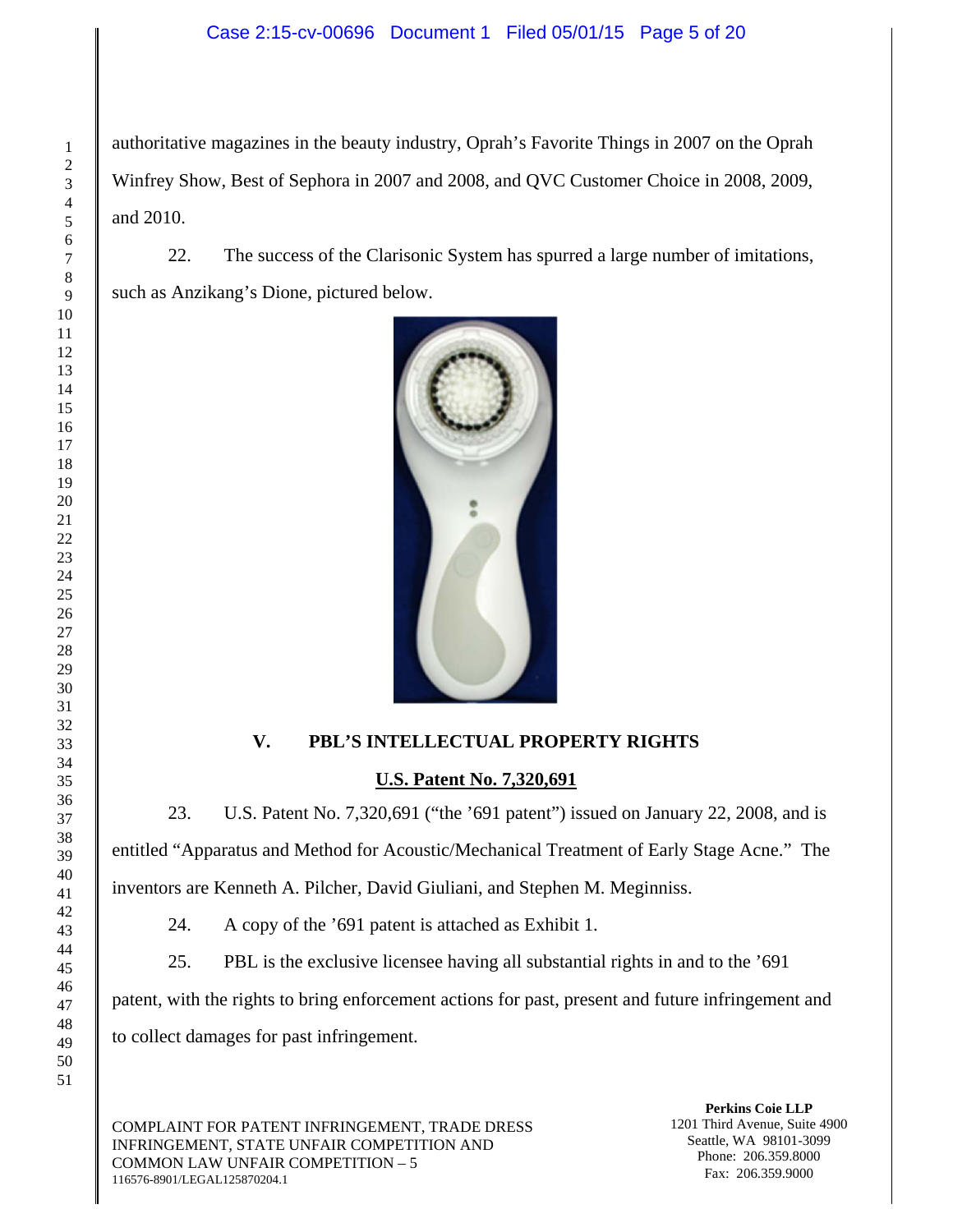# Case 2:15-cv-00696 Document 1 Filed 05/01/15 Page 6 of 20

26. The '691 patent has been reexamined pursuant to Reexamination Request Nos. 90/009,797 and 90/011,343. The patentability of all of the originally issued claims 1-52 of the '691 patent was confirmed pursuant to these reexamination requests, and claims 53-64 were added. A reexamination certificate issued on September 20, 2011. See Exhibit 1.

27. The '691 patent is valid, enforceable, and currently in full force and effect.

# **U.S. Patent No. 7,386,906**

28. U.S. Patent No. 7,386,906 ("the '906 patent") issued on June 17, 2008, and is entitled "Oscillating Brushhead Attachment System for a Personal Care Appliance." The inventors are Dane M. Roth, Stephen M. Meginniss, III, Kenneth A. Pilcher, Richard A. Reishus, and David Giuliani.

29. A copy of the '906 patent is attached as Exhibit 2.

30. PBL is the exclusive licensee having all substantial rights in and to the '906 patent, with the rights to bring enforcement actions for past, present and future infringement and to collect damages for past infringement.

31. The '906 patent is valid, enforceable, and currently in full force and effect.

# **U.S. Patent No. D523,809**

32. U.S. Patent No. D523,809 ("the D'809 patent") issued on June 27, 2006, and is entitled "Charger for an Electric Skin Brush." The inventors are Dane M. Roth, Robert E. Akridge, and Kenneth A. Pilcher.

33. A copy of the D'809 patent is attached as Exhibit 3.

34. PBL is the exclusive licensee having all substantial rights in and to the D'809 patent, with the rights to bring enforcement actions for past, present and future infringement and to collect damages for past infringement.

35. The D'809 patent is valid, enforceable, and currently in full force and effect.

COMPLAINT FOR PATENT INFRINGEMENT, TRADE DRESS INFRINGEMENT, STATE UNFAIR COMPETITION AND COMMON LAW UNFAIR COMPETITION – 6 116576-8901/LEGAL125870204.1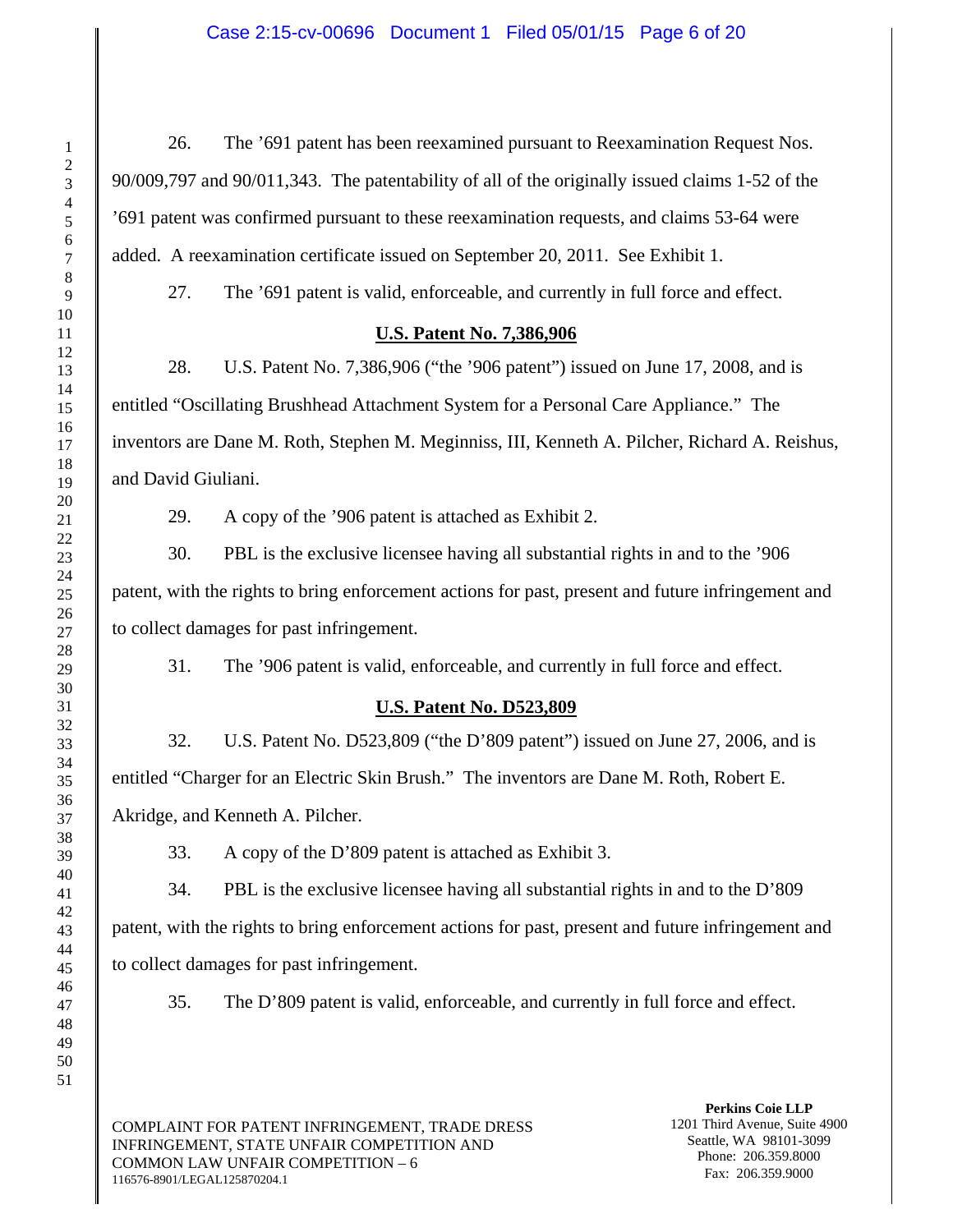## **PBL's Clarisonic Trade Dress**

36. PBL's Clarisonic products include the Clarisonic Plus model and the Clarisonic Pro model. The Clarisonic Plus and Clarisonic Pro are substantially identical in appearance. The products are sold with a distinctive charging station, in which they rest to recharge.

37. The Clarisonic Plus, including its current trade dress, has been used in commerce in the United States since at least as early as 2007. The Clarisonic Pro, including its current trade dress, has been used in commerce in the United States since at least as early as 2007.

38. The Clarisonic Plus and Clarisonic Pro enjoy wide distribution throughout the United States. The Clarisonic Plus is a three-speed model sold directly to consumers via department stores, assisted self-service stores, retail.com, e-tailers, professional salons, professional spas, and dermatologists' offices as well as online at Clarisonic.com. The Clarisonic Plus sells for approximately \$ 225. The Clarisonic Pro is a four-speed model available in salons, and sells for approximately \$ 225.

39. Since at least as early as 2007, in an effort to set its products apart from others, PBL has adopted and used a distinctive product configuration for its Clarisonic Plus and Clarisonic Pro devices and their charging stations that unmistakably identify PBL as the source.

40. The elements of the trade dress for the Clarisonic Plus and Clarisonic Pro devices that create its distinctive overall commercial impression include, but are not limited to, the following (the "Clarisonic Device Trade Dress"):

COMPLAINT FOR PATENT INFRINGEMENT, TRADE DRESS INFRINGEMENT, STATE UNFAIR COMPETITION AND COMMON LAW UNFAIR COMPETITION – 7 116576-8901/LEGAL125870204.1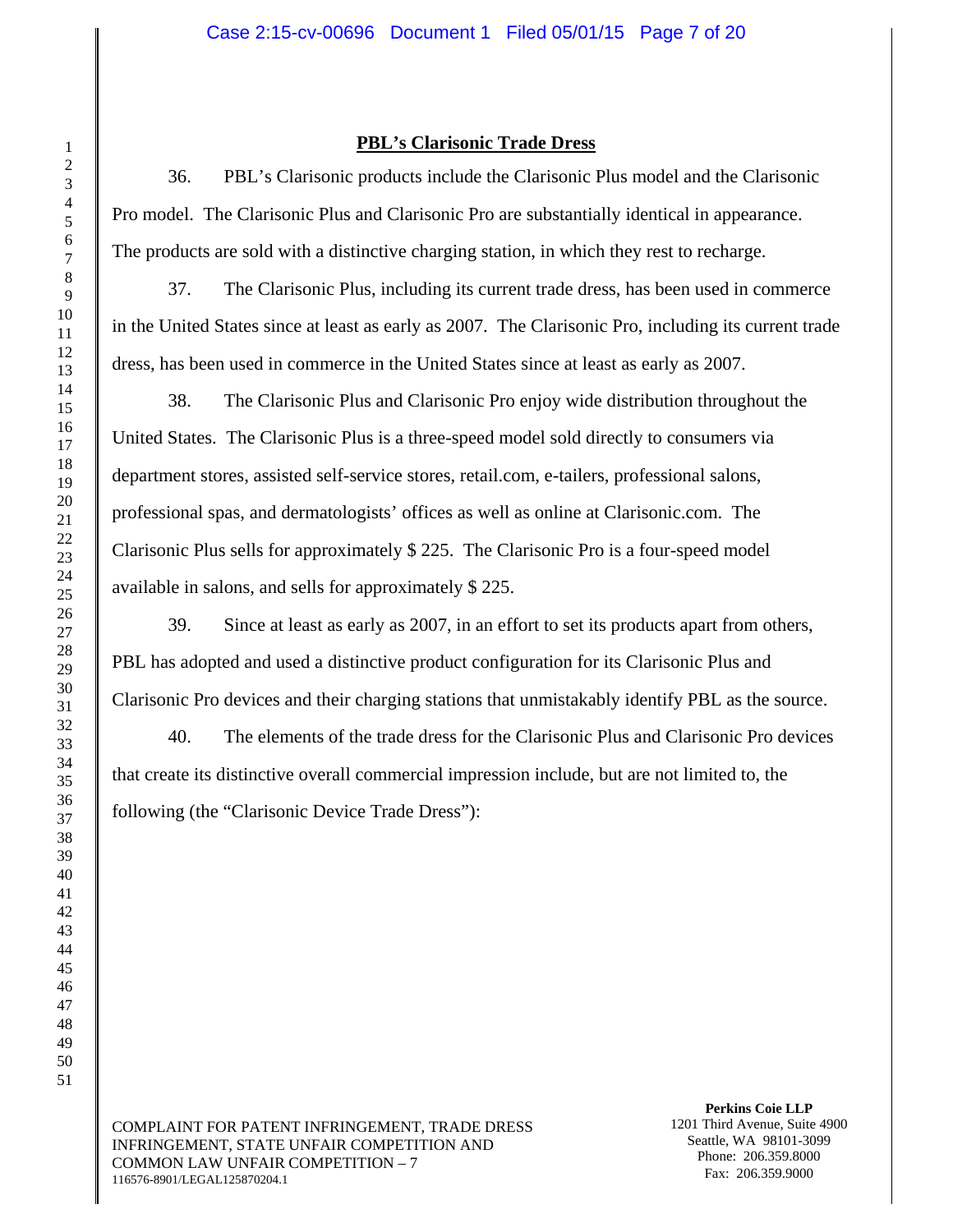

- hourglass shape of the product;
- shape of the head unit;
- identical molded arcs on each side of the head unit;
- a droplet or "teardrop" shaped pad of contrasting texture on the front of the device;
- one or more control buttons located towards the top of the droplet, inside its perimeter;
- two round lights or "dots" located just above the droplet on the front of the device;
- four round lights or "dots" centered on the narrowest part of the back of the device;
- location of the product name at the widest part of the back of the device;
- contrasting-color ring of bristles located within the bristles on the brush head;
- the shape and contour of the ring surrounding the brush head, with alternating protrusions and indentations; and
- the brush cap, with six large holes spaced evenly on the face, around the perimeter of the cap.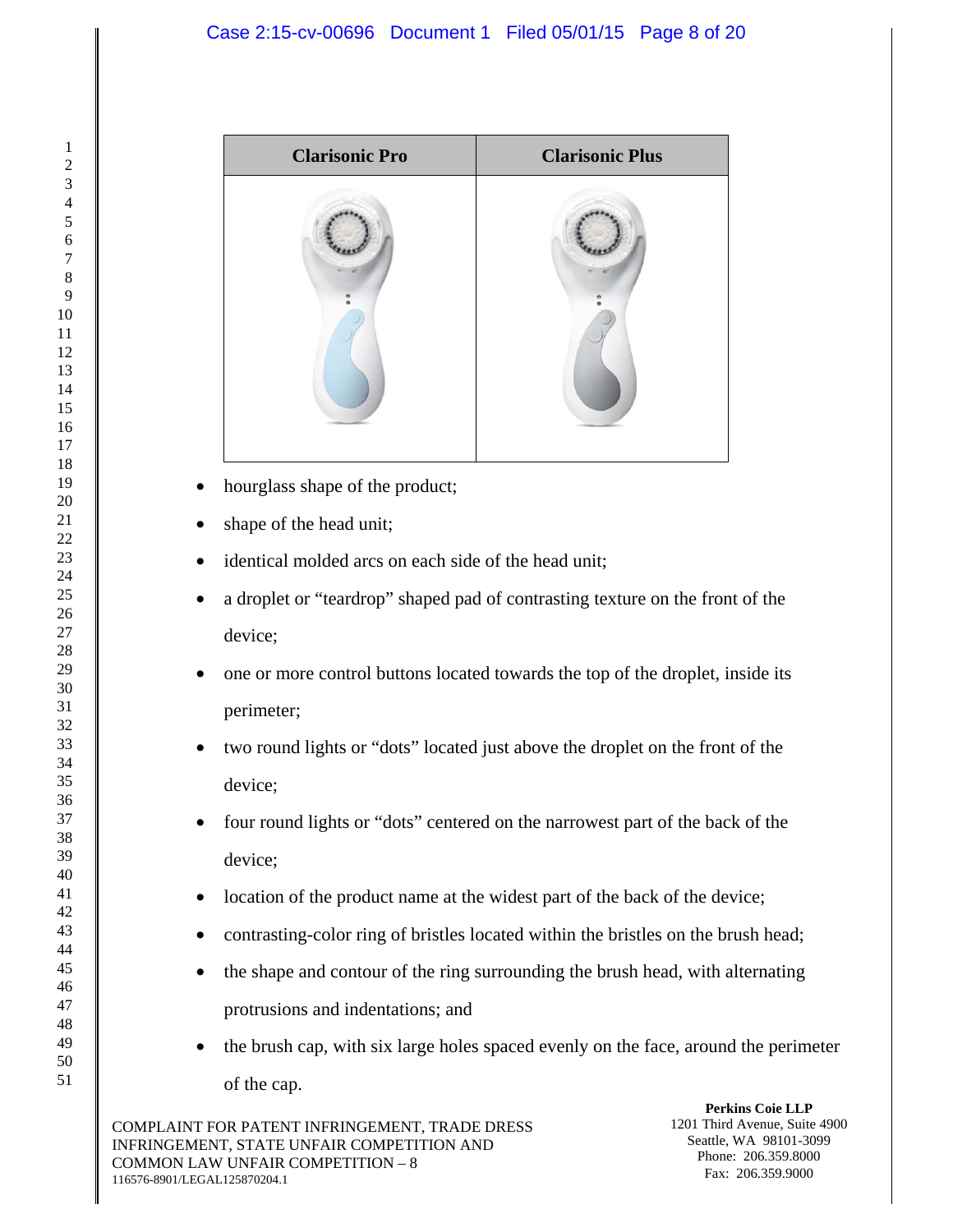## Case 2:15-cv-00696 Document 1 Filed 05/01/15 Page 9 of 20

41. The key elements of the trade dress for the charging stations sold and used in connection with the Clarisonic Plus and Clarisonic Pro devices include, but are not limited to, the following (the "Clarisonic Charging Station Trade Dress"):



- boot-last shape of the product;
- front plane of product extending forward in exaggerated proportion; and
- cradle for product dramatically higher in front than in back.

42. The Clarisonic Device Trade Dress and Clarisonic Charging Station Trade Dress (separately asserted but referred to collectively herein as the "Clarisonic Trade Dress" for convenience) are not functional. Although individual elements may serve a purpose, that purpose does not dictate the appearance of the element or of the trade dress as a whole. There is no functional reason for PBL to have adopted the specific silhouettes, contours and other design elements that comprise the Clarisonic Trade Dress. It did so in order to have a distinctive and memorable product configuration that signals to consumers that other products bearing the Clarisonic Trade Dress also emanate from PBL.

43. The Clarisonic Trade Dress has acquired secondary meaning in the minds of consumers through PBL's substantially continuous and exclusive use for more than seven years,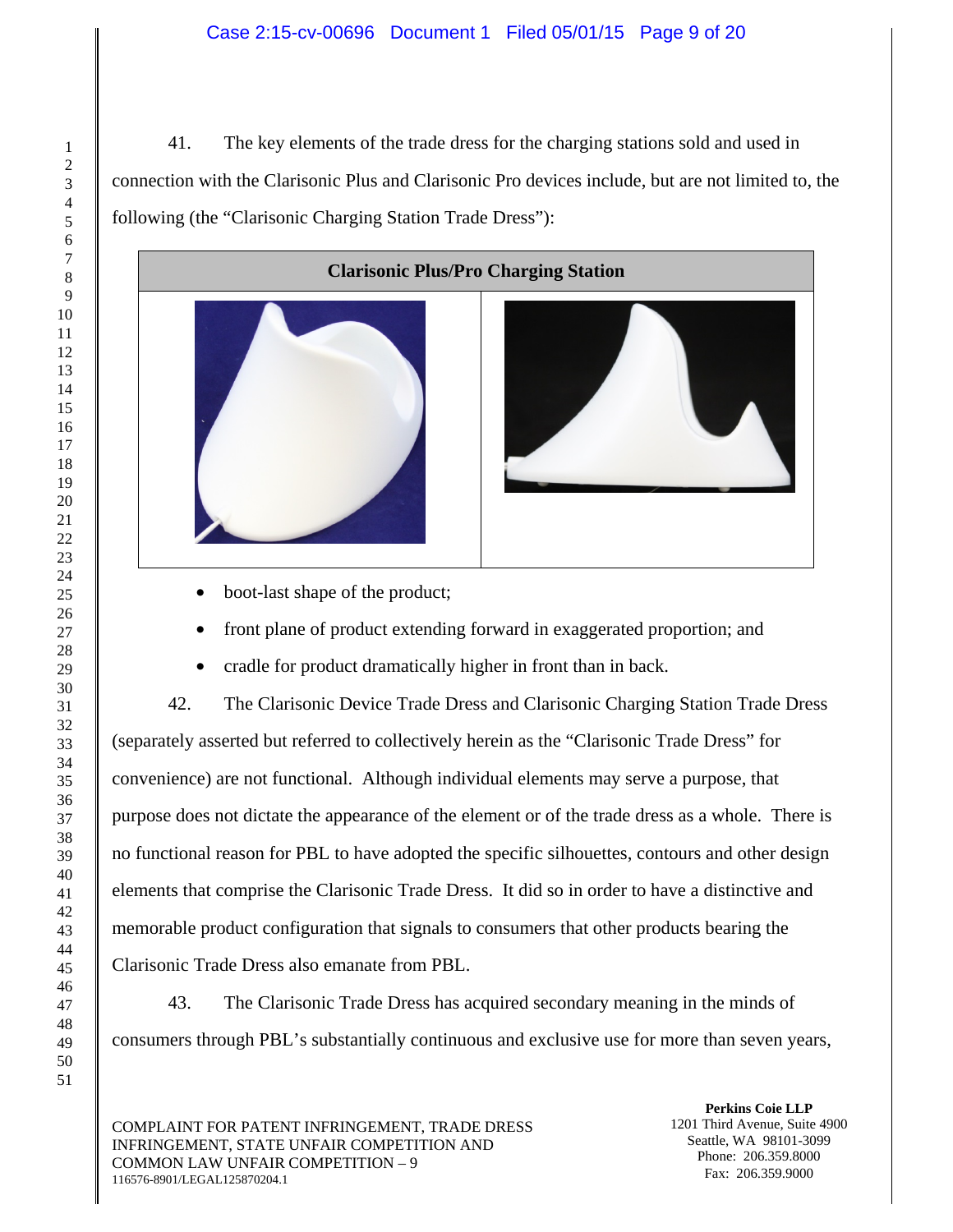## Case 2:15-cv-00696 Document 1 Filed 05/01/15 Page 10 of 20

as well as through unsolicited media attention, commercial success, and substantial sales, advertising, and promotion.

44. In the minds of consumers, the Clarisonic Trade Dress stands for and identifies a single source of high quality facial cleansing devices. PBL, through its continuous, exclusive, and prolonged use of its trade dress, has developed substantial goodwill, value, and recognition in it. Customers, potential customers and the trade recognize and associate the Clarisonic Trade Dress with high quality facial cleansing devices emanating from a single source.

45. PBL's Clarisonic Plus and Clarisonic Pro devices have been widely promoted through in-store promotions, displays, and advertisements, as well as directly to consumers via the Internet. The Clarisonic Plus and Clarisonic Pro, including their trade dress, have been featured in editorial coverage in national, trade, and regional magazines. Those editorial features have been seen by millions upon millions of consumers since 2007.

# **CLAIM I – INFRINGEMENT OF THE '691 PATENT**

46. PBL hereby incorporates and realleges Paragraphs 1 - 45 as if fully set forth herein.

47. Anzikang has been and/or is directly infringing one or more claims of the '691 patent pursuant to 35 U.S.C. § 271(a), literally or under the doctrine of equivalents, by making, using, offering to sell, and/or selling in the United States and/or importing into the United States, products, devices, or systems that are covered by the '691 patent, including the Dione.

48. PBL has consistently and continuously marked its products with the '691 patent number pursuant to 35 U.S.C. § 287 and has provided constructive notice of the '691 patent. PBL seeks monetary and all other damages permitted by statute.

49. Anzikang's infringement of the '691 patent has been and will continue to be willful and deliberate, by making, using, offering to sell, and/or selling in the United States and/or importing into the United States, infringing devices despite that such actions constitute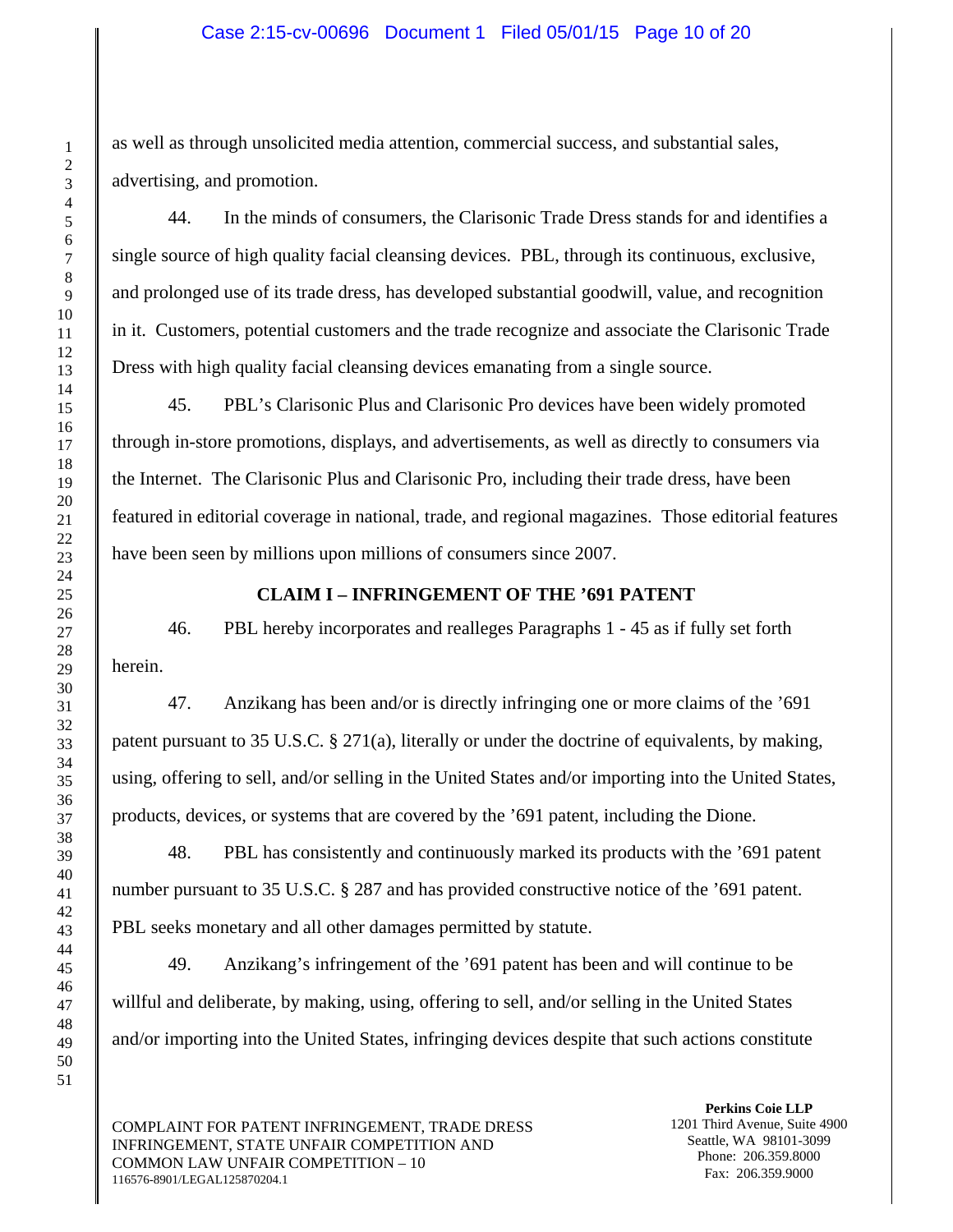## Case 2:15-cv-00696 Document 1 Filed 05/01/15 Page 11 of 20

infringement and despite being at least on constructive notice that its actions constitute infringement.

50. Anzikang's infringement of the '691 patent has caused and will continue to cause PBL substantial and irreparable injury, for which PBL is entitled to all of the relief provided by 35 U.S.C. §§ 281, 283, 284, and 285, including but not limited to injunctive relief, compensatory damages not less than the amount of a reasonable royalty, interest, costs, enhanced damages, and reasonable attorney's fees, as the court deems just and appropriate.

#### **CLAIM II – INFRINGEMENT OF THE '906 PATENT**

51. PBL hereby incorporates and realleges Paragraphs 1 - 50 as if fully set forth herein.

52. Anzikang has been and/or is directly infringing one or more claims of the '906 patent pursuant to 35 U.S.C. § 271(a), literally or under the doctrine of equivalents, by making, using, offering to sell, and/or selling in the United States and/or importing into the United States, products, devices, or systems that are covered by the '906 patent, including the Dione.

53. PBL has consistently and continuously marked its products with the '906 patent number pursuant to 35 U.S.C. § 287 and has provided constructive notice of the '906 patent. PBL seeks monetary and all other damages permitted by statute.

54. Anzikang's infringement of the '906 patent has been and will continue to be willful and deliberate, by making, using, offering to sell, and/or selling in the United States and/or importing into the United States, infringing devices despite that such actions constitute infringement and despite being at least on constructive notice that its actions constitute infringement.

55. Anzikang's infringement of the '906 patent has caused and will continue to cause PBL substantial and irreparable injury, for which PBL is entitled to all of the relief provided by 35 U.S.C. §§ 281, 283, 284, and 285, including but not limited to injunctive relief, compensatory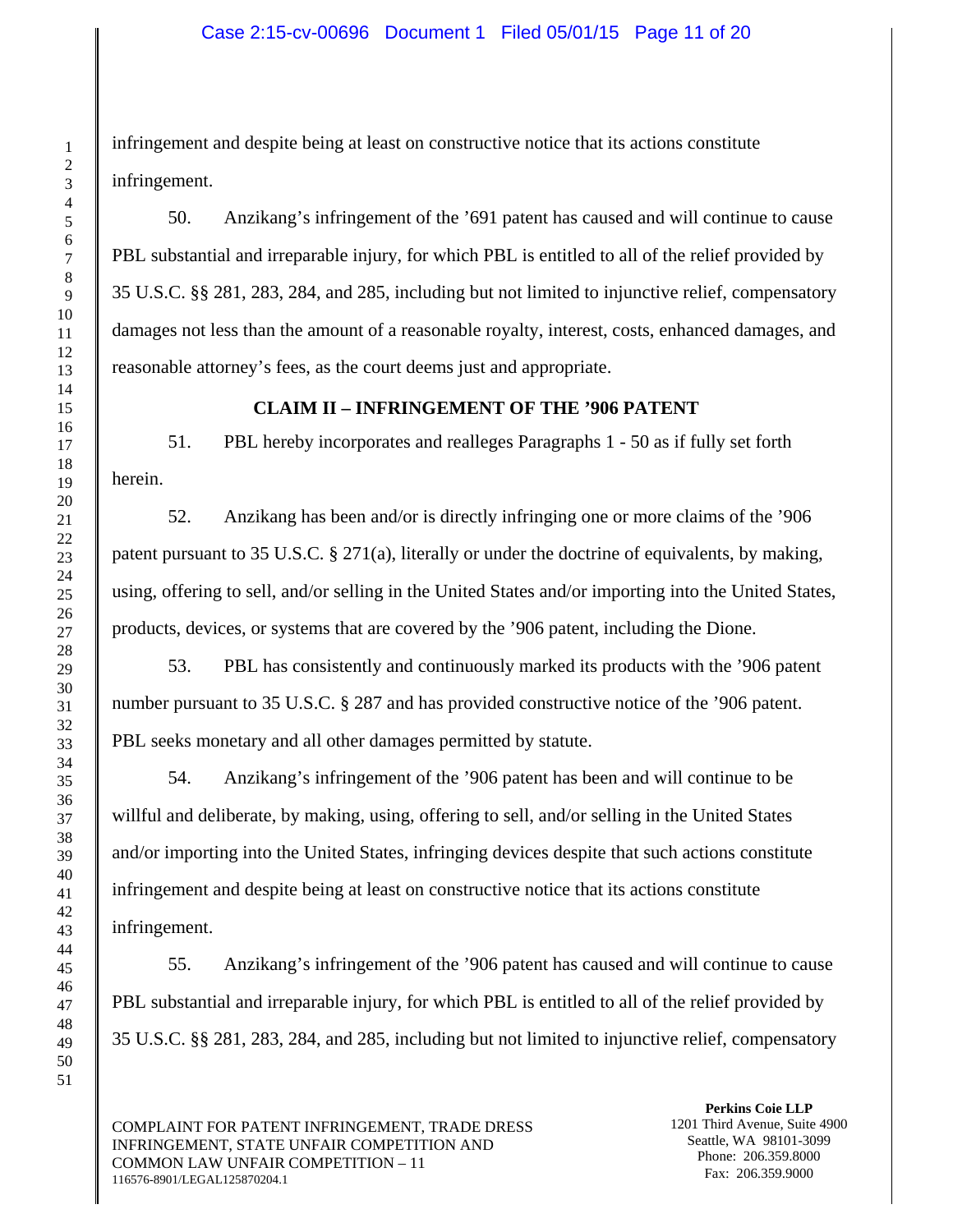damages not less than the amount of a reasonable royalty, interest, costs, enhanced damages, and reasonable attorney's fees, as the court deems just and appropriate.

# **CLAIM III – INFRINGEMENT OF THE D'809 PATENT**

56. PBL hereby incorporates and realleges Paragraphs 1 - 55 as if fully set forth herein.

57. Anzikang has been and/or is directly infringing the D'809 patent pursuant to 35 U.S.C. § 271(a), by making, using, offering to sell, and/or selling in the United States and/or importing into the United States, products, devices, or systems that embody the design covered by the D'809 patent, including the Dione.



58. PBL has consistently and continuously marked its products with the D'809 patent number pursuant to 35 U.S.C. § 287 and has provided constructive notice of the D'809 patent. PBL seeks monetary and all other damages permitted by statute.

59. Anzikang's infringement of the D'809 patent has been and will continue to be willful and deliberate, by making, using, offering to sell, and/or selling in the United States and/or importing into the United States, infringing devices despite that such actions constitute

COMPLAINT FOR PATENT INFRINGEMENT, TRADE DRESS INFRINGEMENT, STATE UNFAIR COMPETITION AND COMMON LAW UNFAIR COMPETITION – 12 116576-8901/LEGAL125870204.1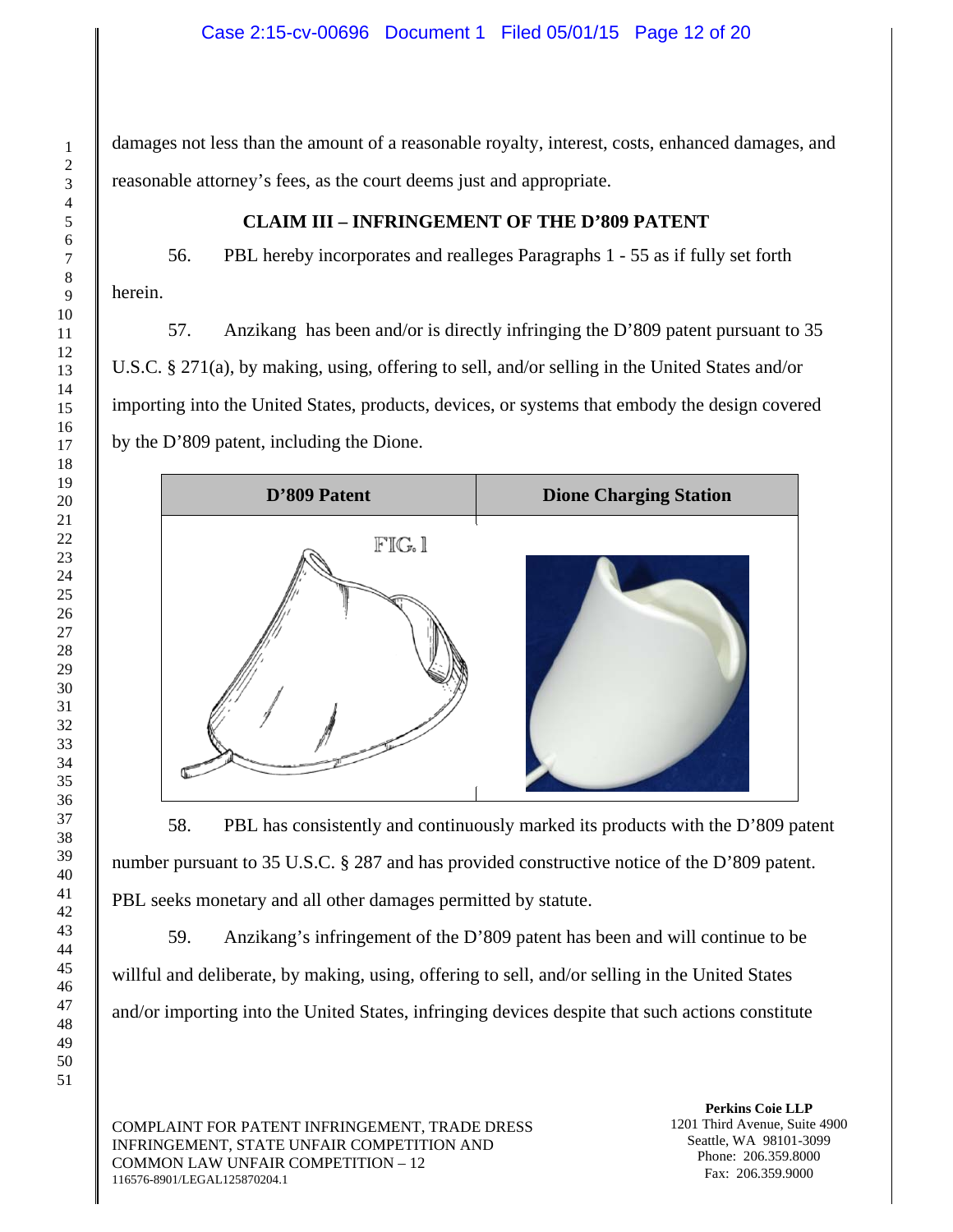infringement and despite being at least on constructive notice that its actions constitute infringement.

60. Anzikang's infringement of the D'809 patent has caused and will continue to cause PBL substantial and irreparable injury, for which PBL is entitled to all of the relief provided by 35 U.S.C. §§ 281, 283, 284, 285, and 289, including but not limited to injunctive relief, compensatory damages not less than the amount of a reasonable royalty, interest, costs, enhanced damages, Anzikang's profits, and reasonable attorney's fees, as the court deems just and appropriate.

## **CLAIM IV – INFRINGEMENT OF THE CLARISONIC TRADE DRESS**

61. PBL hereby incorporates and realleges Paragraphs 1 - 60 as if fully set forth herein.

62. PBL owns and is the senior user of the Clarisonic Device Trade Dress for its facial cleansing brush and the Clarisonic Charging Station Trade Dress for its charging station, which are entitled to protection under 15 U.S.C. § 1125(a).

63. PBL owns common law trademark rights in the Clarisonic Device Trade Dress and the Clarisonic Charging Station Trade Dress (separately asserted but referred to collectively herein as the "Clarisonic Trade Dress" for convenience). These rights are superior to any rights that Anzikang may claim with respect to its infringing products. The Clarisonic Trade Dress is nonfunctional and has acquired secondary meaning among the relevant public in that it identifies products emanating from a single source.

64. Anzikang is promoting, offering for sale, and selling products that intentionally copy and imitate the Clarisonic Trade Dress.

65. Anzikang's Dione brush and brushhead embody a combination of several elements of the Clarisonic Device Trade Dress identified above in Paragraph 40.

COMPLAINT FOR PATENT INFRINGEMENT, TRADE DRESS INFRINGEMENT, STATE UNFAIR COMPETITION AND COMMON LAW UNFAIR COMPETITION – 13 116576-8901/LEGAL125870204.1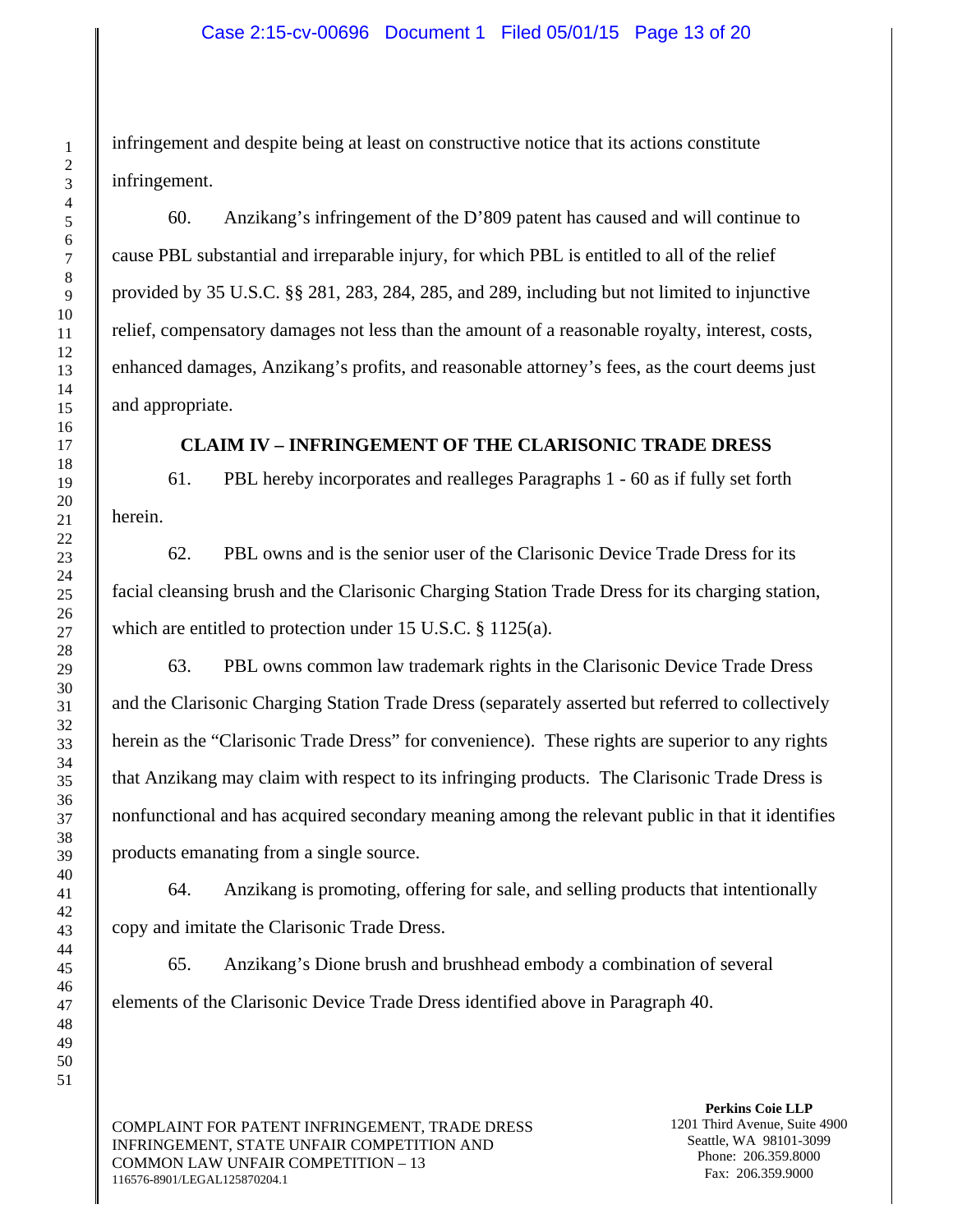

66. Anzikang's Dione charging station embodies a combination of several elements

of the Clarisonic Charging Station Trade Dress identified above in Paragraph 41.

| <b>Clarisonic Plus/Pro Charging</b><br><b>Station</b> | <b>Dione Charging Station</b> |
|-------------------------------------------------------|-------------------------------|
|                                                       |                               |
|                                                       |                               |

COMPLAINT FOR PATENT INFRINGEMENT, TRADE DRESS INFRINGEMENT, STATE UNFAIR COMPETITION AND COMMON LAW UNFAIR COMPETITION – 14 116576-8901/LEGAL125870204.1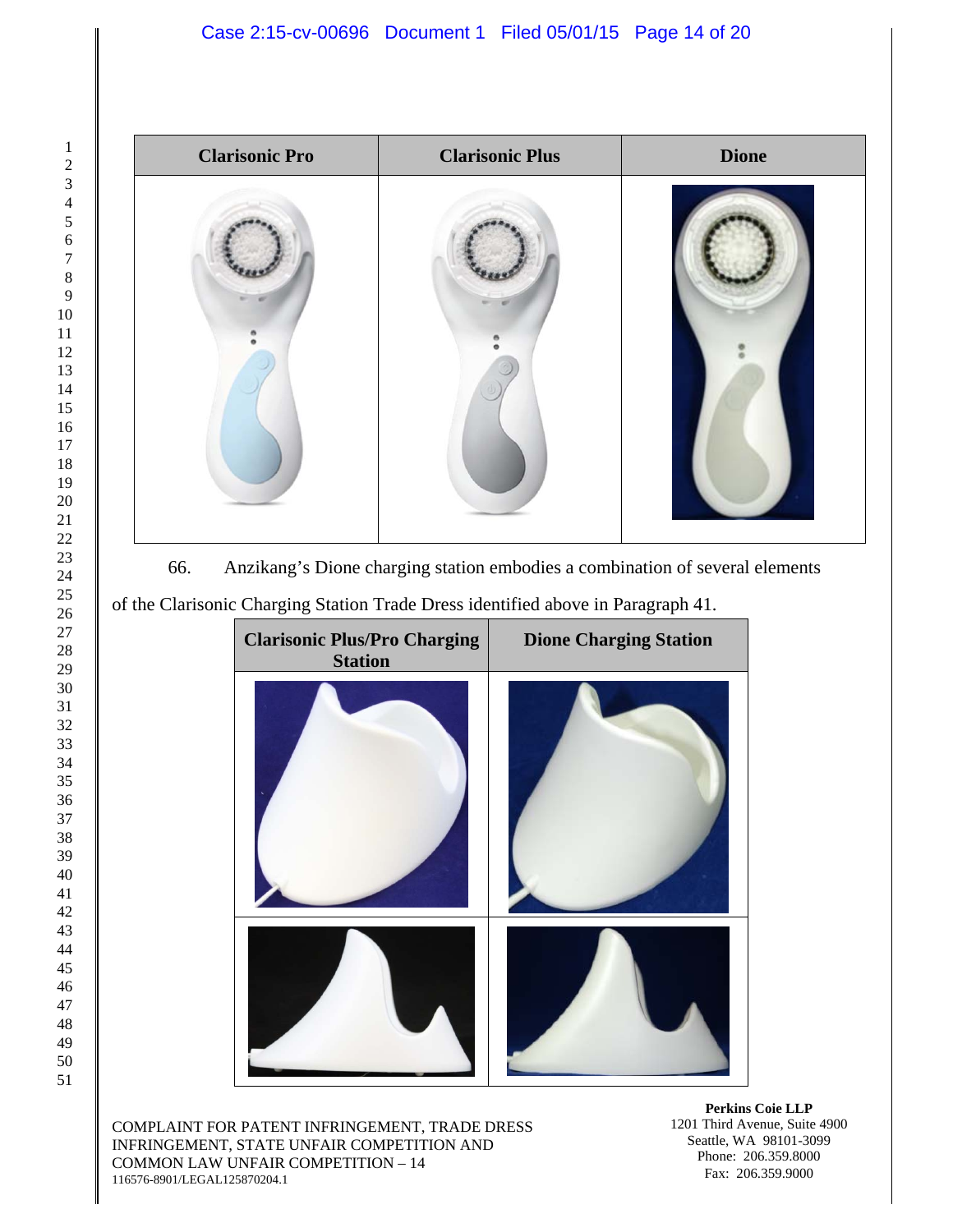## Case 2:15-cv-00696 Document 1 Filed 05/01/15 Page 15 of 20

67. Anzikang's sale and advertising of the Dione is likely to cause confusion, or to cause mistake, or to deceive as to an affiliation, connection, or association of Anzikang with PBL that does not exist, or as to the origin, sponsorship, or approval of the Dione product by PBL in violation of Section 43(a) of the Lanham Act, 15 U.S.C. § 1125(a).

68. Anzikang copied the Clarisonic Trade Dress with the intent to trade on the goodwill developed by PBL in the Clarisonic Trade Dress. Anzikang's intentional copying is evidenced by the high degree of similarity between the Dione and the Clarisonic Trade Dress.

69. Anzikang has willfully taken these actions with the intent to confuse or deceive consumers and unfairly profit from the goodwill PBL has developed in the Clarisonic Trade Dress.

70. Anzikang's intentional and willful actions have infringed PBL's common law rights in the Clarisonic Trade Dress in violation of 15 U.S.C. § 1125(a).

71. As a result of Anzikang's actions, Anzikang has been and will continue to be unjustly enriched by profits made through the sale of its infringing products.

72. Anzikang's infringement of the Clarisonic Trade Dress has caused and will continue to cause PBL substantial and irreparable injury, for which PBL is entitled to all of the relief provided by 15 U.S.C. §§ 1116 and 1117, including but not limited to injunctive relief, compensatory damages, enhanced damages, and Anzikang's profits.

73. Anzikang's intentional and willful violations entitle PBL to recover three times its actual damages, pursuant to 15 U.S.C. § 1117.

74. This is an exceptional case under 15 U.S.C. § 1117(a), thus entitling PBL to an award of reasonable attorney's fees.

75. PBL has no adequate remedy at law for Anzikang's continued infringement.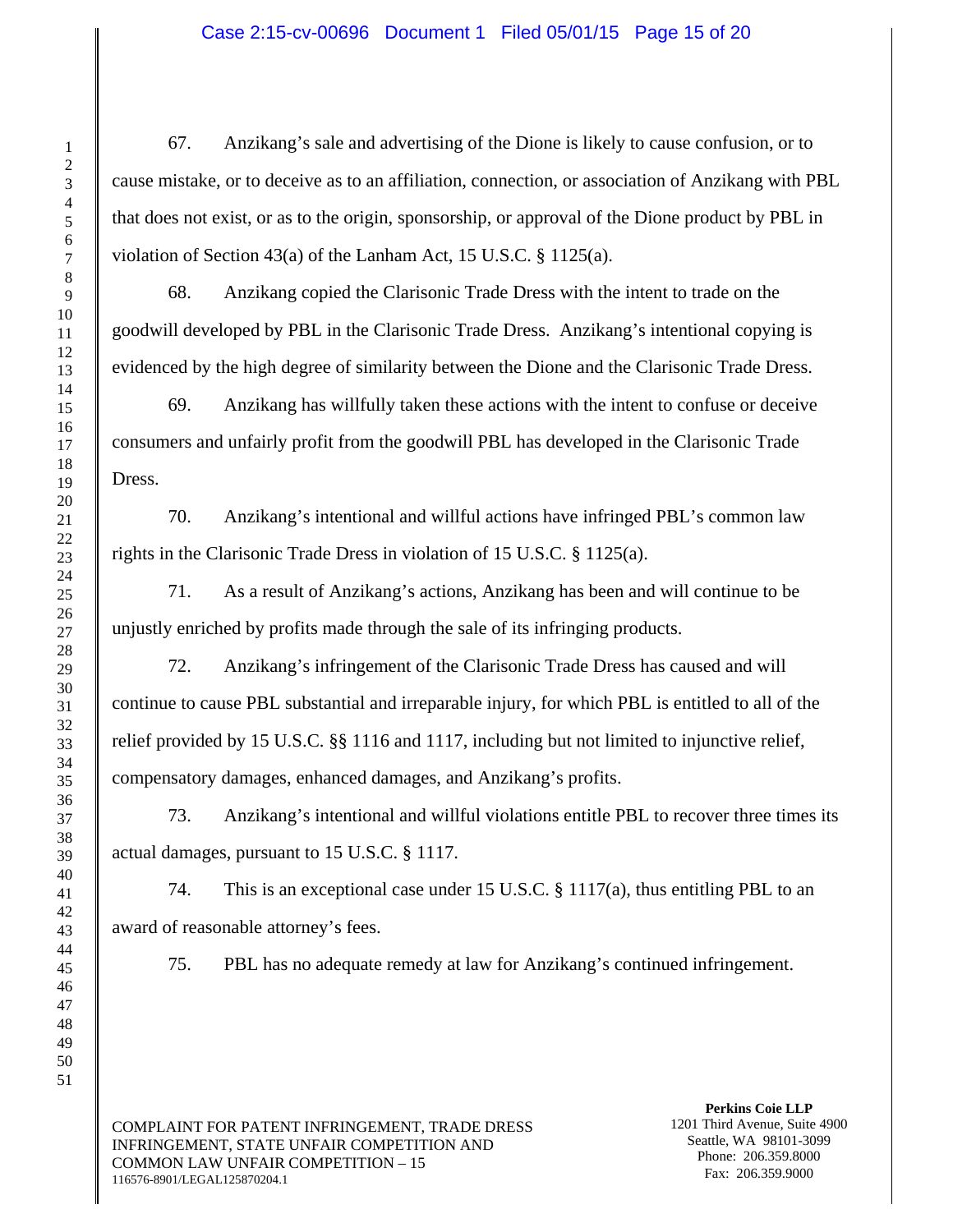# **CLAIM V – VIOLATION OF WASHINGTON STATE'S CONSUMER PROTECTION ACT – RCW § 19.86.020 (UNFAIR COMPETITION)**

76. PBL hereby incorporates and realleges Paragraphs 1 - 75 as if fully set forth herein.

77. The State of Washington has an important interest in ensuring that companies doing business with Washington residents fully comply with Washington laws.

78. Anzikang's unauthorized use of the Clarisonic Trade Dress is an unfair or deceptive act or practice that has the capacity to and does in fact deceive consumers into believing that Anzikang is affiliated, connected, or associated with PBL, or that Anzikang's product comes from or is sponsored or approved by PBL.

79. Anzikang's conduct occurred in the conduct of trade or commerce or the sale of products in the State of Washington.

80. Anzikang's unfair and deceptive acts and practices implicate the public interest because of the widespread deception they are causing on the consuming public.

81. All the conduct alleged herein occurs and continues to occur in the course of Anzikang's business. The conduct is part of a pattern or generalized course of conduct repeated on numerous occasions daily.

82. Anzikang has engaged and continues to engage in these activities knowingly, willfully, and deliberately.

83. PBL has been directly and proximately injured in its business and property by Anzikang's conduct complained of herein, in violation of PBL's rights under RCW § 19.86.020.

84. Anzikang's violations of RCW § 19.86.020 have caused and will continue to cause PBL to sustain damage, loss, and injury in an amount that cannot be fully measured or compensated in economic terms.

85. Pursuant to RCW § 19.86.090, PBL is entitled to actual and trebled damages, reasonable attorney's fees and costs of suit.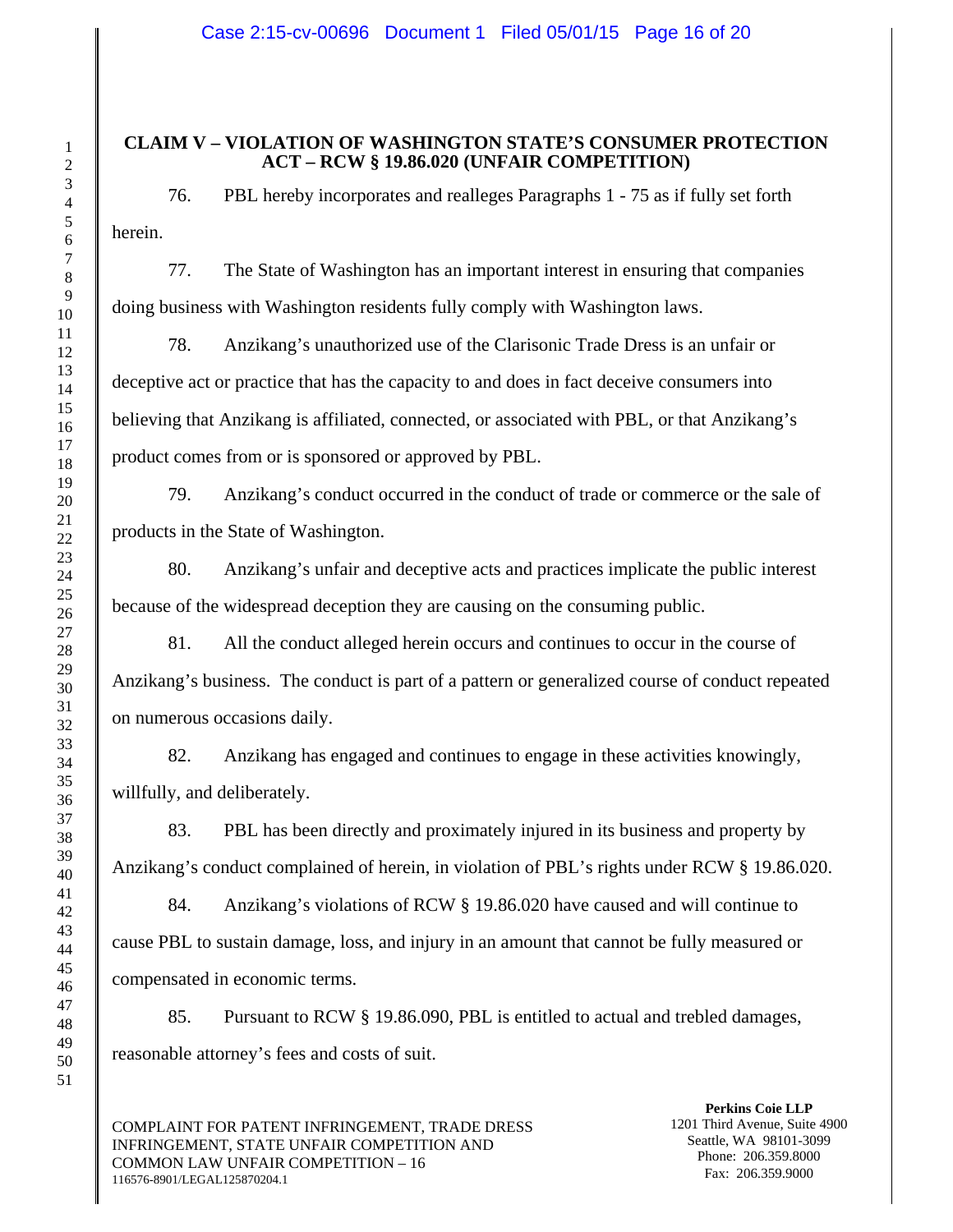## Case 2:15-cv-00696 Document 1 Filed 05/01/15 Page 17 of 20

86. PBL has no adequate remedy at law, unless the acts of Anzikang are enjoined during the pendency of this action and thereafter.

## **CLAIM VI – COMMON LAW UNFAIR COMPETITION**

87. PBL hereby incorporates and realleges Paragraphs 1 - 86 as if fully set forth herein.

88. Anzikang has used and continues to use in advertising and commerce false and misleading descriptions of fact, and/or false and misleading representations of fact, concerning its merchandise. Anzikang has further displayed, distributed, sold, and used merchandise that infringes the Clarisonic Trade Dress, thereby unfairly taking advantage of the goodwill and business reputation of PBL. These activities constitute unfair competition.

89. Anzikang has engaged in unfair competition willfully and with a bad faith intent to confuse consumers and injure PBL.

90. PBL has sustained, and will continue to sustain, substantial injuries, loss, and damage to its business by reason of the unfair competition of Anzikang.

91. On information and belief, unless restrained and enjoined, Anzikang will continue to engage in unfair competition that injures PBL and thereby causes irreparable damage to PBL, as it would be unreasonably difficult to ascertain the amount of compensation that could afford PBL adequate relief for such continuing infringement. PBL has no adequate remedy at law.

# **VI. DEMAND FOR JURY TRIAL**

Pursuant to Rule 38 of the Federal Rules of Civil Procedure, PBL respectfully requests a trial by jury of all issues properly triable by jury.

# **VII. PRAYER FOR RELIEF**

WHEREFORE, PBL prays for relief, as follows:

A. A judgment that Anzikang has infringed one or more claims of the '691 patent;

B. A judgment that Anzikang has infringed one or more claims of the '906 patent;

C. A judgment that Anzikang has infringed the D'809 patent;

COMPLAINT FOR PATENT INFRINGEMENT, TRADE DRESS INFRINGEMENT, STATE UNFAIR COMPETITION AND COMMON LAW UNFAIR COMPETITION – 17 116576-8901/LEGAL125870204.1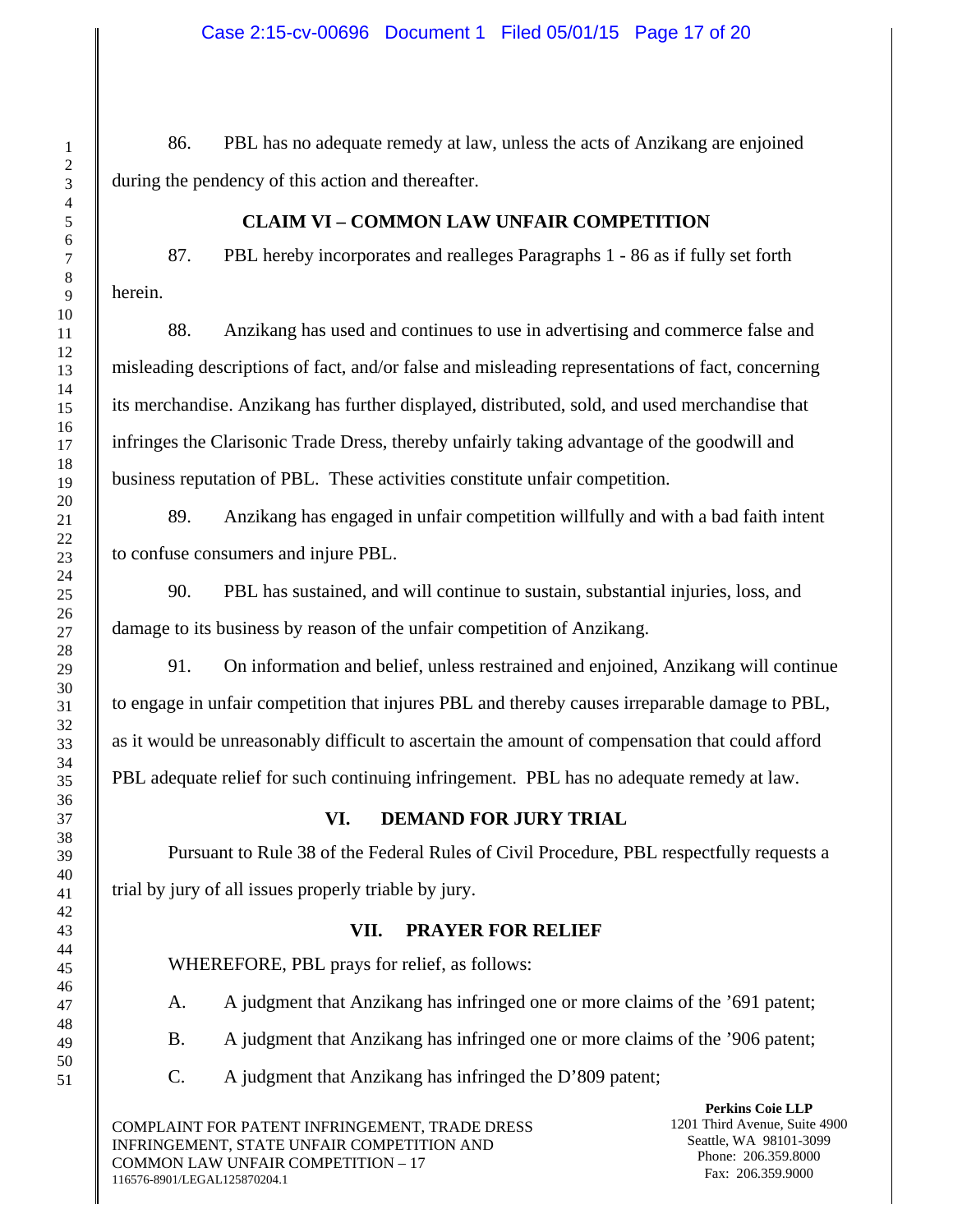D. An order and judgment preliminarily and permanently enjoining Anzikang and its officers, directors, agents, servants, employees, affiliates, attorneys, and all others acting in privity or in concert with them, and their investors, partners, parents, subsidiaries, divisions, successors, and assigns, from further acts of infringement of PBL's asserted patents;

E. A judgment awarding PBL all damages adequate to compensate for Anzikang's infringement of PBL's asserted patents and/or Anzikang's total profits pursuant to 35 U.S.C. § 289, and in no event less than a reasonable royalty for Anzikang's acts of infringement, including all pre-judgment and post-judgment interest at the maximum rate permitted by law;

F. A judgment declaring that Anzikang's infringement of the asserted patents has been willful and deliberate;

G. A judgment awarding PBL all damages, including treble damages, as a result of Anzikang's willful and deliberate infringement of the asserted patents, pursuant to 35 U.S.C. § 284, together with pre-judgment and post-judgment interest;

H. A judgment declaring that this case is exceptional;

I. A judgment awarding PBL its expenses, costs, and attorney's fees in accordance with 35 U.S.C. §§ 284 and 285 and Rule 54(d) of the Federal Rules of Civil Procedure;

J. An order preliminarily and permanently enjoining Anzikang and its officers, directors, agents, servants, employees, affiliates, attorneys, and all others acting in privity or in concert with them, and their investors, partners, parents, subsidiaries, divisions, successors, and assigns, from directly or indirectly infringing the Clarisonic Trade Dress or using any other product or packaging design or designations constituting a colorable imitation of or likely to cause confusion with the Clarisonic Trade Dress; from passing off Anzikang's products as being associated with and/or sponsored or affiliated with PBL; from committing any other unfair business practices directed toward obtaining for themselves the business and customers of PBL; and from committing any other unfair acts or practices directed toward devaluing or diminishing the goodwill, brand, or business of PBL;

COMPLAINT FOR PATENT INFRINGEMENT, TRADE DRESS INFRINGEMENT, STATE UNFAIR COMPETITION AND COMMON LAW UNFAIR COMPETITION – 18 116576-8901/LEGAL125870204.1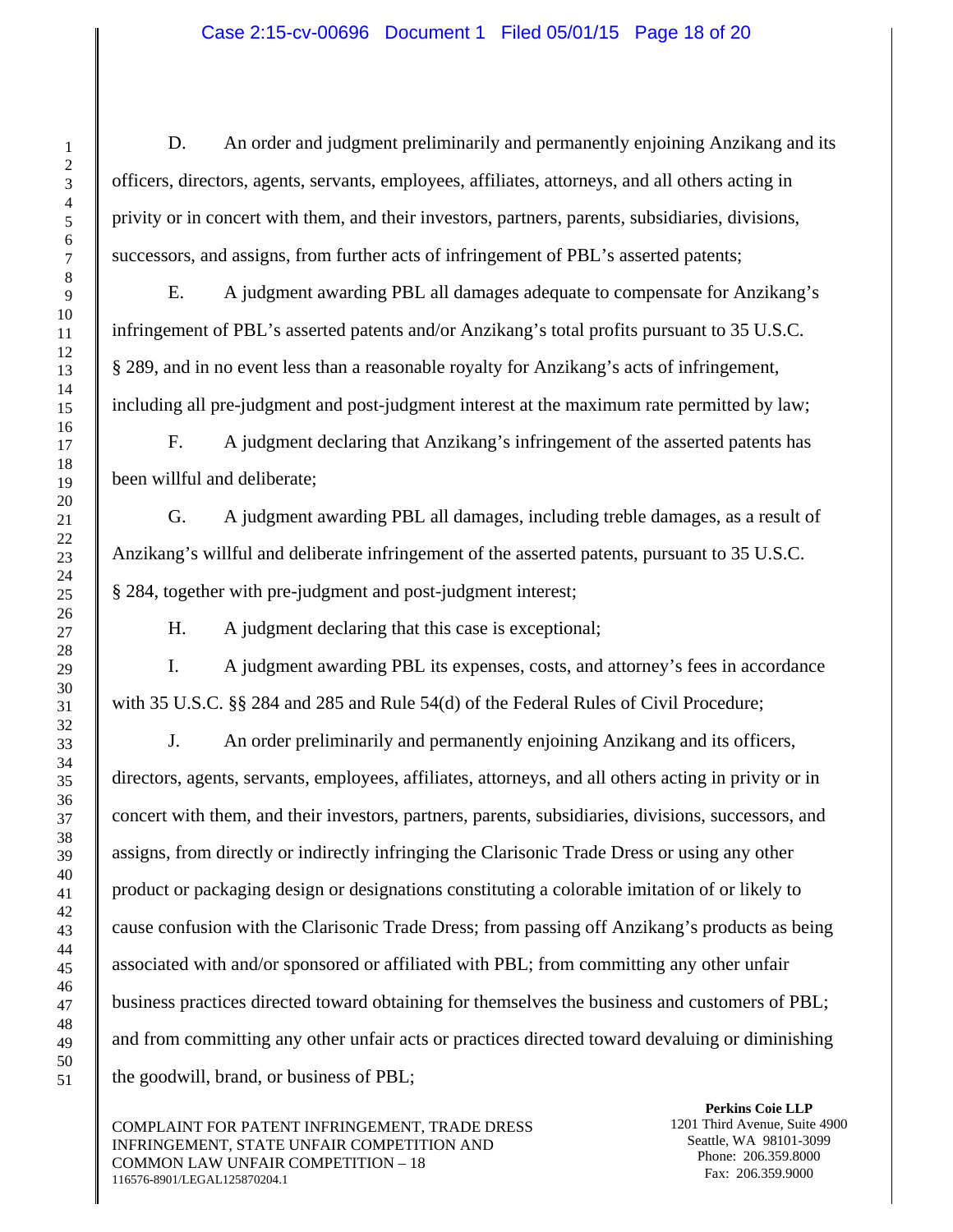# COMPLAINT FOR PATENT INFRINGEMENT, TRADE DRESS **Perkins Coie LLP**  K. Actual damages suffered by PBL as a result of Anzikang's unlawful conduct, in an amount to be proven at trial, as well as pre-judgment and post-judgment interest as authorized by law; L. A recall of all infringing products and destruction thereof; M. An accounting of Anzikang's profits pursuant to 15 U.S.C. § 1117; N. A judgment trebling any profits and/or damages award pursuant to 15 U.S.C. § 1117; O. The filing of a declaration with this Court in accordance with 15 U.S.C. § 1116 within 30 days of any injunction that issues; P. An award of PBL's actual and trebled damages and costs of suit, including attorney's fees, in an amount to be proved at trial and as provided under RCW § 19.86.090; Q. Costs of suit and reasonable attorney's fees; and R. Such other and further relief as the Court deems just and proper. DATED: May 1, 2015. Respectfully submitted, By: s/ Ramsey M. Al-Salam Ramsey M. Al-Salam WSBA #18822 **Perkins Coie LLP** 1201 Third Avenue, Suite 4900 Seattle, WA 98101-3099 Tel: (206) 359-8000 Fax: (206) 359-9000 Email: RAlsalam@perkinscoie.com Attorneys for Plaintiff Pacific Bioscience Laboratories, Inc.

INFRINGEMENT, STATE UNFAIR COMPETITION AND COMMON LAW UNFAIR COMPETITION – 19 116576-8901/LEGAL125870204.1

1201 Third Avenue, Suite 4900 Seattle, WA 98101-3099 Phone: 206.359.8000 Fax: 206.359.9000

50 51